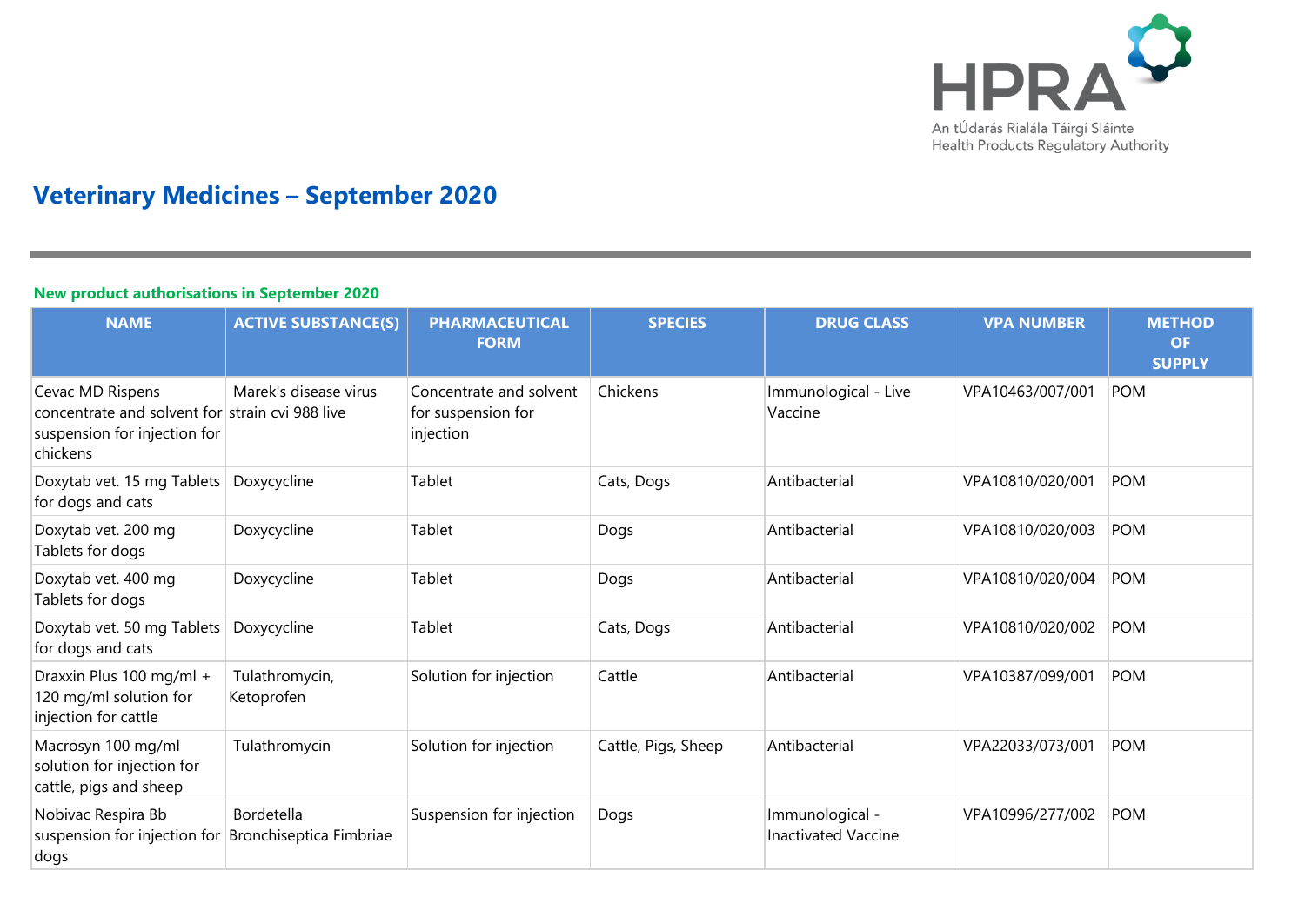

| Nobivac Respira Bb<br>suspension for injection in<br>pre-filled syringe for dogs             | Bordetella<br>Bronchiseptica Fimbriae                                      | Suspension for injection<br>in pre-filled syringe                      | Dogs                 | Immunological -<br><b>Inactivated Vaccine</b> | VPA10996/277/001 | POM        |
|----------------------------------------------------------------------------------------------|----------------------------------------------------------------------------|------------------------------------------------------------------------|----------------------|-----------------------------------------------|------------------|------------|
| Phenotab Flavoured 100<br>mg Tablets for dogs                                                | Phenobarbital                                                              | Tablet                                                                 | Dogs                 | Neurological Preparations                     | VPA10810/019/003 | <b>POM</b> |
| Phenotab Flavoured 25 mg<br>Tablets for dogs                                                 | Phenobarbital                                                              | Tablet                                                                 | Dogs                 | Neurological Preparations                     | VPA10810/019/001 | <b>POM</b> |
| Phenotab Flavoured 60 mg<br>Tablets for dogs                                                 | Phenobarbital                                                              | Tablet                                                                 | Dogs                 | Neurological Preparations                     | VPA10810/019/002 | <b>POM</b> |
| Prazpronto 40 mg Spot-on<br>solution for medium cats                                         | Praziquantel                                                               | Spot-on solution                                                       | Cats                 | Endoparasiticide                              | VPA10987/165/002 | CAM        |
| Prazpronto 60 mg Spot-on<br>solution for large cats                                          | Praziquantel                                                               | Spot-on solution                                                       | Cats                 | Endoparasiticide                              | VPA10987/165/003 | <b>CAM</b> |
| PRIMOPEN 300 mg/ml<br>suspension for injection for<br>cattle, pigs and horses                | Benzylpenicillin<br>(procaine) monohydrate                                 | Suspension for injection                                               | Cattle, Horses, Pigs | Antibacterial                                 | VPA10836/007/001 | POM        |
| Versican Plus BbPi IN nasal<br>drops, lyophilisate and<br>solvent for suspension for<br>dogs | Bordetella<br>bronchiseptica, live,<br>Canine parainfluenza<br>virus, live | Lyophilisate and solvent<br>for suspension for nasal<br>administration | Dogs                 | Immunological - Live<br>Vaccine               | VPA10387/098/001 | <b>POM</b> |

## **Specific product updates (for animal record keeping purposes)**

## **Change to Target Species**

| l Product Name | <b>IVPA Number</b> | <b>IMAH</b>                         |
|----------------|--------------------|-------------------------------------|
| AVINEW NEO     | VPA10454/027/001   | Merial                              |
| AVINEW NEO     | VPA10454/027/001   | Boehringer Ingelheim Vetmedica GmbH |